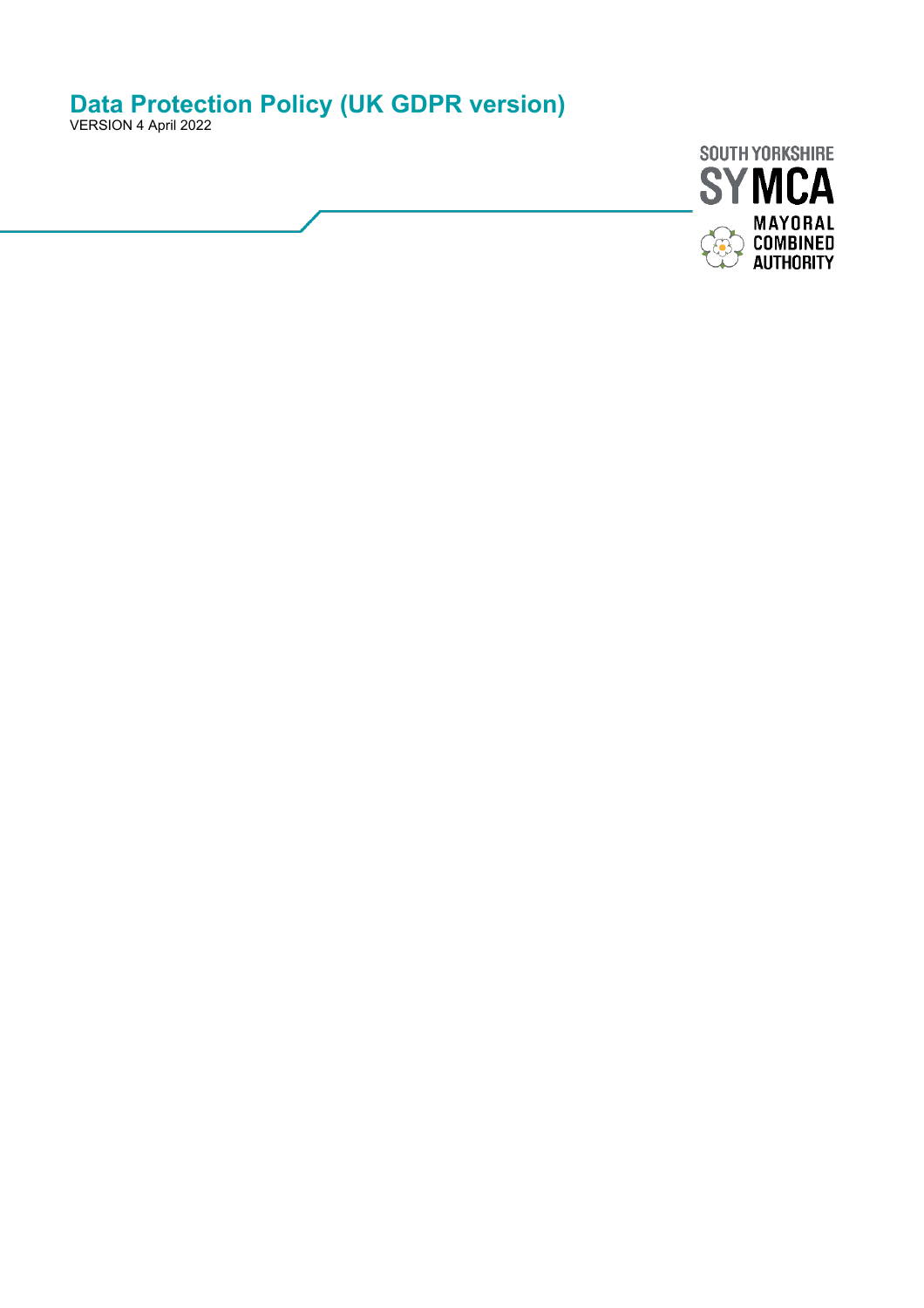# **Document Properties**

# **Change Record**

| <b>Version</b> | <b>Author</b> | <b>Description</b>                        | <b>Date</b> |
|----------------|---------------|-------------------------------------------|-------------|
| 0              | R Jackson     | <b>Initial Draft</b>                      | 07//02/2018 |
| $\mathbf 0$    | C James       | Reviewed and minor<br>amends              | 07/05/2018  |
| $\overline{0}$ | C James       | Incorporated comments<br>from S Davenport | 22/05/2018  |
| $\mathbf 0$    | C James       | Further minor amends to<br>7.4 and 9.1    | 25/05/2018  |
| 0              | R Jackson     | Added DPA 2018 info                       | 03/08/2018  |
|                | R Jackson     | Final version                             | 03/08/2018  |
| 1.1            | L Gandy       | Annual review                             | 25/11/2019  |
| $\overline{2}$ | L Gandy       | Annual review                             | 1/02/21     |
| 3              | C James       | Name change review                        | 15/09/21    |
| 4              | C James       | <b>SIRO and Asset Owners</b><br>update    | 18/03/22    |

# **Document Approval**

| <b>Approving Body or Person</b> | Role (review, approve) | <b>Date</b> |
|---------------------------------|------------------------|-------------|
| Senior Management Team          | Approve                | 07/01/20    |
| Meeting                         |                        |             |
| <b>DPO</b>                      |                        |             |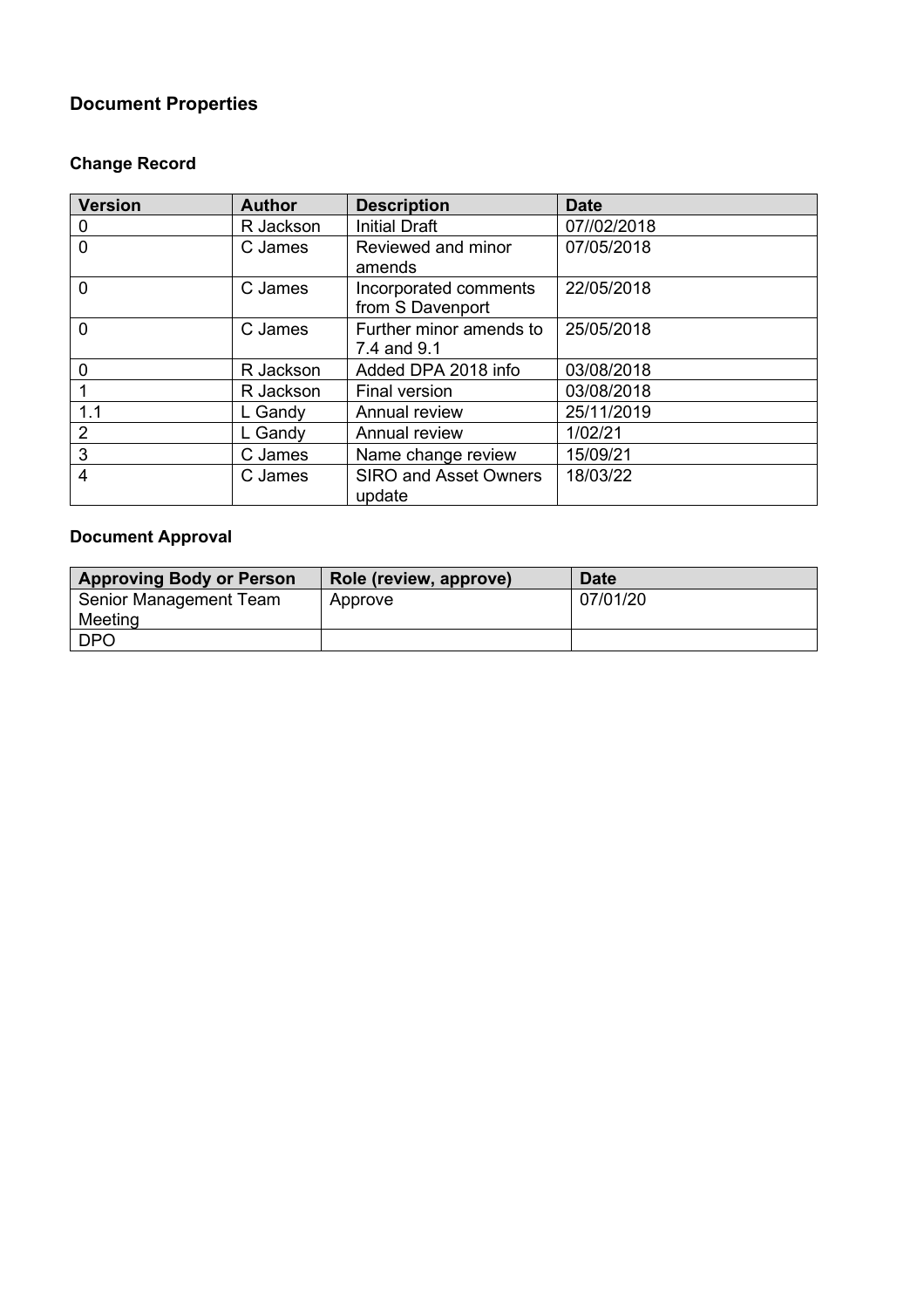This Policy may be amended as and when further guidance is published by the Information Commissioner's Officer or other relevant official body.

## **DEFINITIONS:**

**Automated Decision-Making:** when a decision is made which is based solely on Automated Processing (including profiling) which produces legal effects or significantly affects an individual. The UK GDPR prohibits Automated Decision-Making (unless certain conditions are met) but not Automated Processing.

**Automated Processing:** any form of automated processing of Personal Data consisting of the use of Personal Data to evaluate certain personal aspects relating to an individual, in particular to analyse or predict aspects concerning that individual's performance at work, economic situation, health, personal preferences, interests, reliability, behaviour, location or movements. Profiling is an example of Automated Processing.

**Consent:** agreement which must be freely given, specific, informed and be an unambiguous indication of the Data Subject's wishes by which they, by a statement or by a clear positive action, signifies agreement to the Processing of Personal Data relating to them.

**Controller:** the person or organisation that determines when, why and how to process Personal Data. It is responsible for establishing practices and policies in line with the UK GDPR/DPA. We are the Controller of all Personal Data relating to SYMCASouth Yorkshire Combined Authority (SYMCA) Personnel and Personal Data used in our business for our own purposes.

**Criminal Convictions Data:** means Personal Data relating to criminal convictions and offences and includes Personal Data relating to criminal allegations and proceedings.

**Data Protection Impact Assessment (DPIA):** tools and assessments used to identify and reduce risks of a data processing activity. DPIA can be carried out as part of Privacy by Design and should always be conducted for all major system or business change programs involving the Processing of Personal Data.

**Data Protection Officer (DPO):** the person required to be appointed in specific circumstances under the UK GDPR, being the Principal Solicitor and Secretary of South Yorkshire Passenger Transport Executive/SYMCA Monitoring Officer.

**Data Subject:** a living, identified or identifiable individual about whom we hold Personal Data. Data Subjects may be nationals or residents of any country and may have legal rights regarding their Personal Data.

**Explicit Consent:** consent which requires a very clear and specific statement (that is, not just action).

**Information Asset Owners:** senior responsible individuals, namely the Assistant Directors/Heads of Departments, as nominated by the Senior Information Responsible Officer to understand what information is held, added, removed, moved, accessed and to address information risks and ensure information is held and used within the law for public good and in a manner to ensure compliance with the UK GDPR/DPA.

**Personal Data:** any information identifying a Data Subject or information relating to a Data Subject that we can identify (directly or indirectly) from that data alone or in combination with other identifiers we possess or can reasonably access. Personal Data includes Special Categories of Personal Data and Pseudonymised Personal Data but excludes anonymous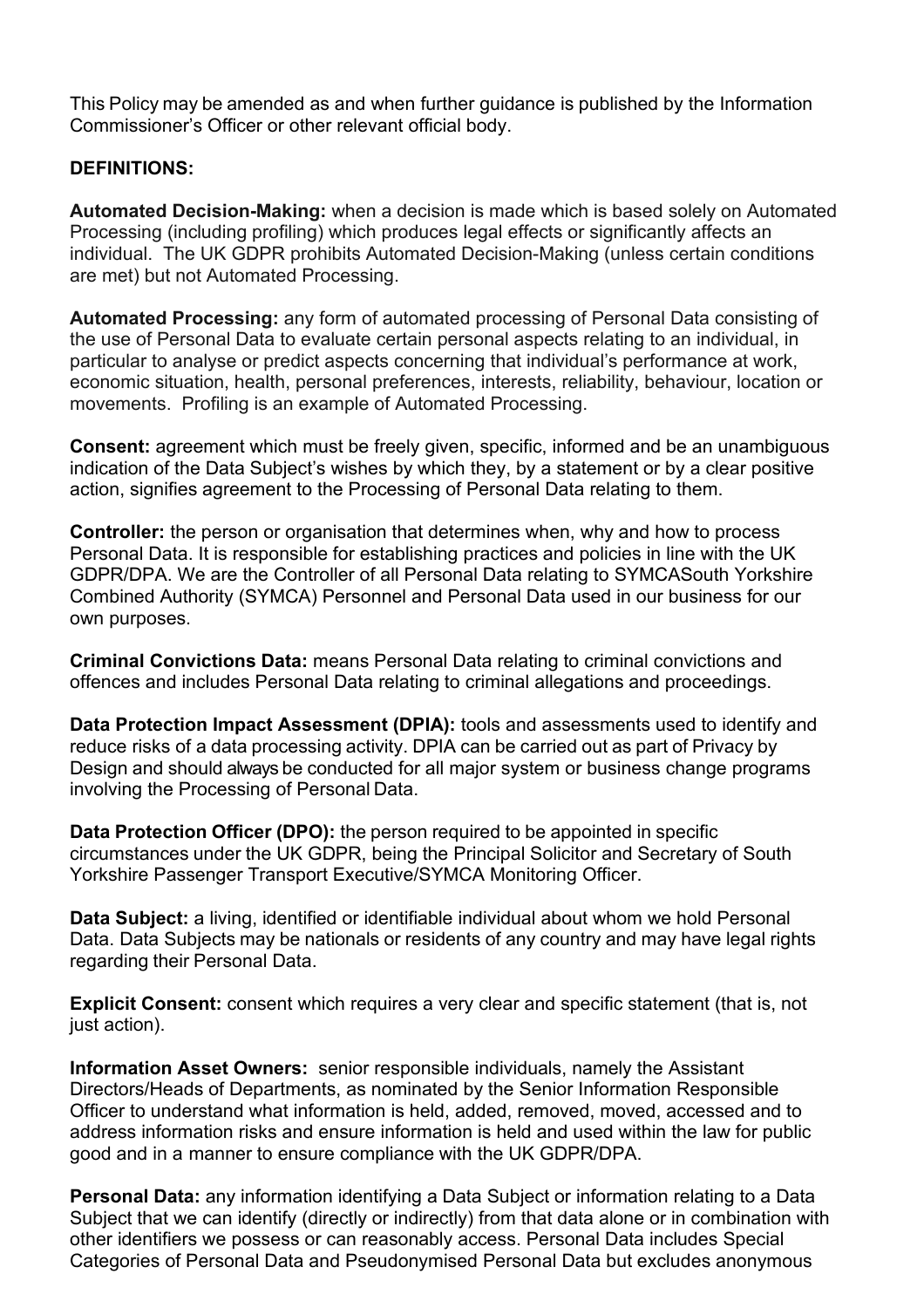data or data that has had the identity of an individual permanently removed. Personal data can be factual (for example, a name, email address, location or date of birth) or an opinion about that person's actions or behaviour.

**Personal Data Breach:** any act or omission that compromises the security, confidentiality, integrity or availability of Personal Data or the physical, technical, administrative or organisational safeguards that we or our third-party service providers put in place to protect it. The loss, or unauthorised access, disclosure or acquisition, of Personal Data is a Personal Data Breach.

**Privacy by Design:** implementing appropriate technical and organisational measures in an effective manner to ensure compliance with the UK GDPR/DPA.

**Privacy Notices (also referred to as Fair Processing Notices) or Privacy Policies:** separate notices setting out information that may be provided to Data Subjects when SYMCA collects information about them. These notices may take the form of general privacy statements applicable to a specific group of individuals (for example, employee privacy notices or the website privacy policy) or they may be stand alone, one-time privacy statements covering Processing related to a specific purpose.

**Processing or Process:** any activity that involves the use of Personal Data. It includes obtaining, recording or holding the data, or carrying out any operation or set of operations on the data including organising, amending, retrieving, using, disclosing, erasing or destroying it. Processing also includes transmitting or transferring Personal Data to third parties.

**Pseudonymisation or Pseudonymised:** replacing information that directly or indirectly identifies an individual with one or more artificial identifiers or pseudonyms (e.g. key coding) so that the person, to whom the data relates, cannot be identified without the use of additional information which is meant to be kept separately and secure.

**Related Policies:** SYMCA's policies, guidance, operating procedures or processes related to this Policy and designed to protect Personal Data.

**Special Categories of Personal Data:** information revealing racial or ethnic origin, political opinions, religious or similar beliefs, trade union membership, physical or mental health conditions, sexual life, sexual orientation, biometric or genetic data.

**SYMCA Personnel:** all employees, workers, contractors, agency workers, consultants, directors, members and others.

**UK GDPR (General Data Protection Regulation):** the General Data Protection Regulation (*(EU) 2016/679*) *as it forms part of the law of England and Wales, Scotland and Northern Ireland by virtue of section 3 of the European Union (Withdrawal) Act 2018*. Personal Data is subject to the legal safeguards specified in the UK GDPR (as incorporated and tailored by the Data Protection Act 2018 (DPA) in the UK) and as amended by The Data Protection, Privacy and Electronic Communications (Amendments etc) (EU Exit) Regulations 2019).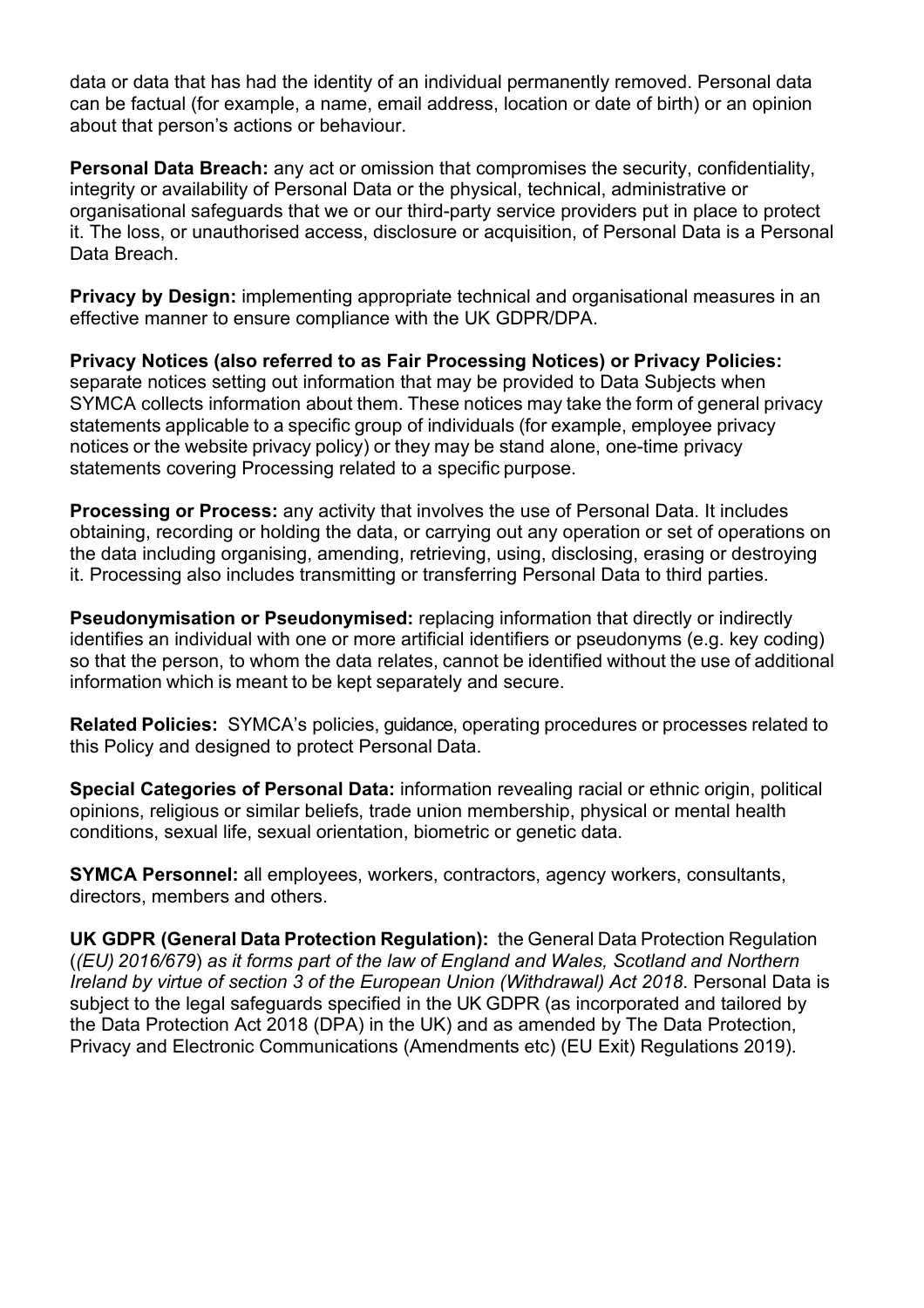## **1. INTRODUCTION**

This Data Protection Policy ('Policy') sets out how South Yorkshire Mayoral Combined Authority ("we", "our", "us", "SYMCASYMCA") handle the Personal Data of our customers, suppliers, employees, workers and other third parties.

This Policy applies to all Personal Data we Process regardless of the media (and includes paper as well as electronic data) on which that data is stored or whether it relates to past or present employees, workers, customers, clients or supplier contacts, shareholders, website users or any other Data Subject.

This Policy applies to all SYMCA Personnel ("you", "your"). You must read, understand and comply with this Policy when Processing Personal Data on our behalf and complete/attend training on its requirements. This Policy sets out what we expect from you in order for SYMCA to comply with applicable law. Your compliance with this Policy is mandatory. Related Policies, procedures and guidance are available to help you interpret and act in accordance with this Policy. You must also comply with all such Related Policies, procedures and guidance including;

- Data Breach Management Procedure;
- Data Protection Impact Assessment Guidance;
- Procedure for Managing Freedom of Information/Environmental Information Requests and Subject Access Request/other Data Subject Rights; **NOTE:** The UK GDPR and DPA 2018 do not apply to requests for information about a person if they are deceased. These requests should be processed in accordance with the Freedom of Information Act 2000 (see procedure for Managing Freedom of Information/Environmental Information Requests and Subject Access Requests/Other Data Subject Rights), and should also be considered fairly and lawfully.
- Information Asset Assurance Process;

### **Any breach of this Policy or Related Policies, procedures and/or guidance may result in disciplinary action.**

Where you have a specific responsibility in connection with Processing such as capturing Consent, reporting a Personal Data Breach, conducting a DPIA as referenced in this Policy or otherwise then you must comply with the Related Policies and guidance.

Managers are required to ensure that the service areas for which they are responsible have in place adequate guidance on data protection and effective measures to comply with this Policy.

This Policy (together with Related Policies, procedures and guidance) is an internal document and cannot be shared with third parties, clients or regulators without prior authorisation from the DPO.

### **2. SCOPE**

We recognise that the correct and lawful treatment of Personal Data will maintain confidence in the organisation and will provide for successful business operations. Protecting the confidentiality and integrity of Personal Data is a critical responsibility that we take seriously at all times. We are exposed to significant fines for failure to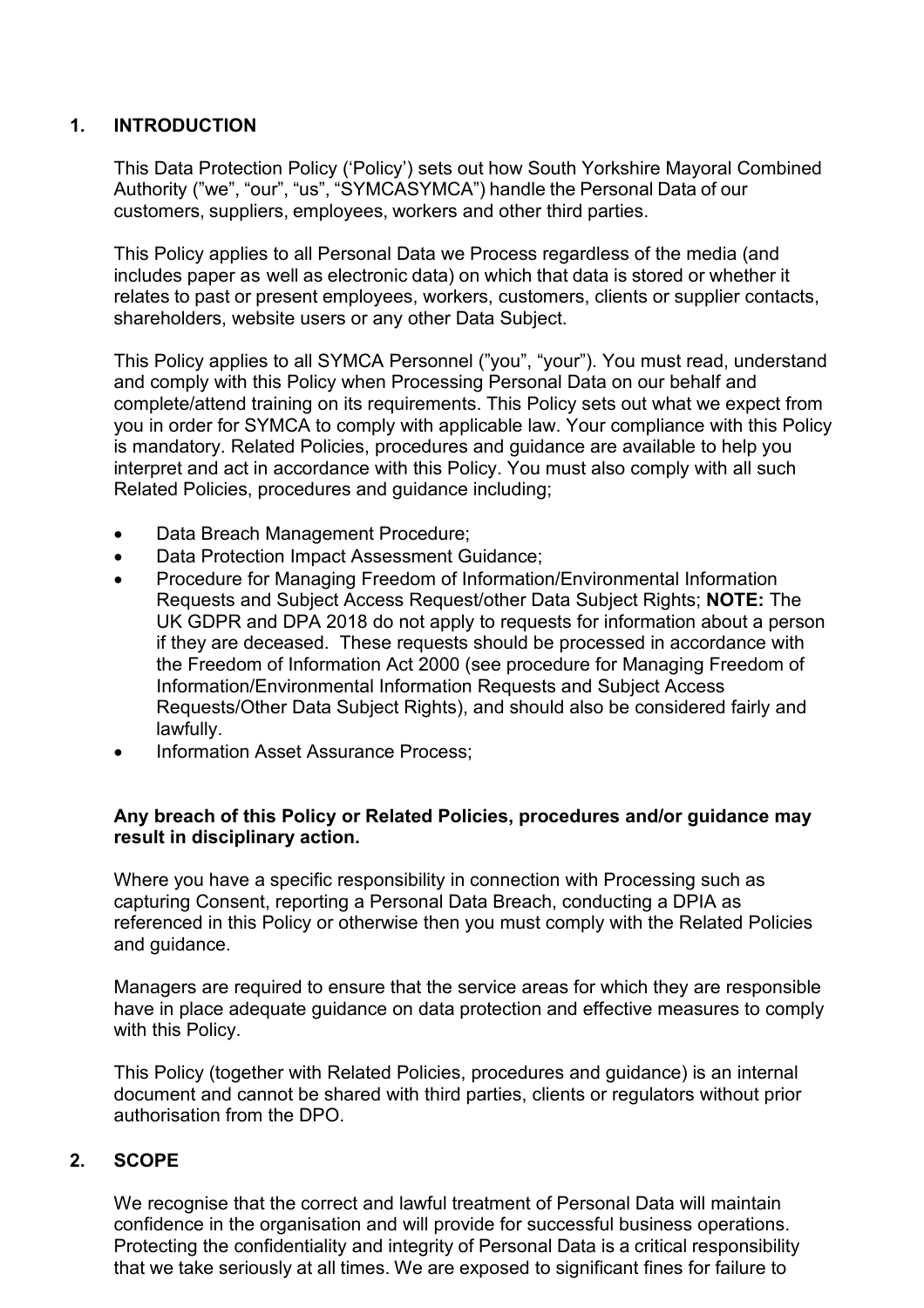comply with the provisions of the UK GDPR/DPA.

We also recognise that data in its wider sense, not just Personal Data, must be protected and managed properly to avoid loss of data, potential breaches of confidentiality and reputational damage and potential civil action for breach of contract.

The Data Protection Officer (DPO) is responsible for overseeing this Policy and, as applicable, developing Related Policies, procedures and guidance. That post is held by Stephen Davenport, Principal Solicitor and Secretary, 01142211353 or 07767 384550, [steve.davenport@southyorkshire-ca.gov.uk](mailto:steve.davenport@southyorkshire-ca.gov.uk) 

SYMCA has also appointed Ruth Adams, Deputy Chief Executive as the Senior Information Responsible Officer (SIRO). Ruth.adams@southyorkshire-ca.gov.uk

Please contact the DPO or SIRO with any questions about the operation of this Policy or the UK GDPR/DPA or if you have any concerns that this Policy is not being or has not been followed. In particular, you must always contact the DPO or SIRO in the following circumstances:

- **(a)** if you are unsure of the lawful basis which you are relying on to process Personal Data (including the legitimate interests used by SYMCA) (see *Paragraph 4.1* below);
- **(b)** if you need to rely on Consent and/or need to capture Explicit Consent (see *Paragraph 4.2* below);
- **(c)** if you need to draft Privacy Notices (see *Paragraph 4.3* below);
- **(d)** if you are unsure about the retention period for the Personal Data or other data being Processed (see *Paragraph 8* below);
- **(e)** if you are unsure about what security or other measures you need to implement to protect Personal Data and other data (see *Paragraph 9.1* below);
- **(f)** if there has been a Personal Data Breach or suspected Personal Data Breach (*Paragraph 9.2* below or a loss of other data or potential breach of any data sharing agreement or other issue relating to data) when contact must be made immediately due to the requirement to notify the Information Commissioner's Office (ICO) within 72 hours of SYMCA becoming aware of the breach;
- **(g)** if you are unsure on what basis to transfer Personal Data outside of the UK (see Paragraph 10 below);
- **(h)** if you need any assistance dealing with any rights invoked by a Data Subject (see *Paragraph 11*);
- **(i)** whenever you are engaging in a significant new, or change in, Processing activity which is likely to require a DPIA (see *Paragraph 12.4* below) or plan to use Personal Data for purposes others than what it was collected for **IT SHOULD BE NOTED THAT THIS INCLUDES NEW OR CHANGES TO IT SYSTEMS/PROCESSES**;
- **(j)** If you need help complying with applicable law when carrying out direct marketing activities (see *Paragraph 12.6* below); or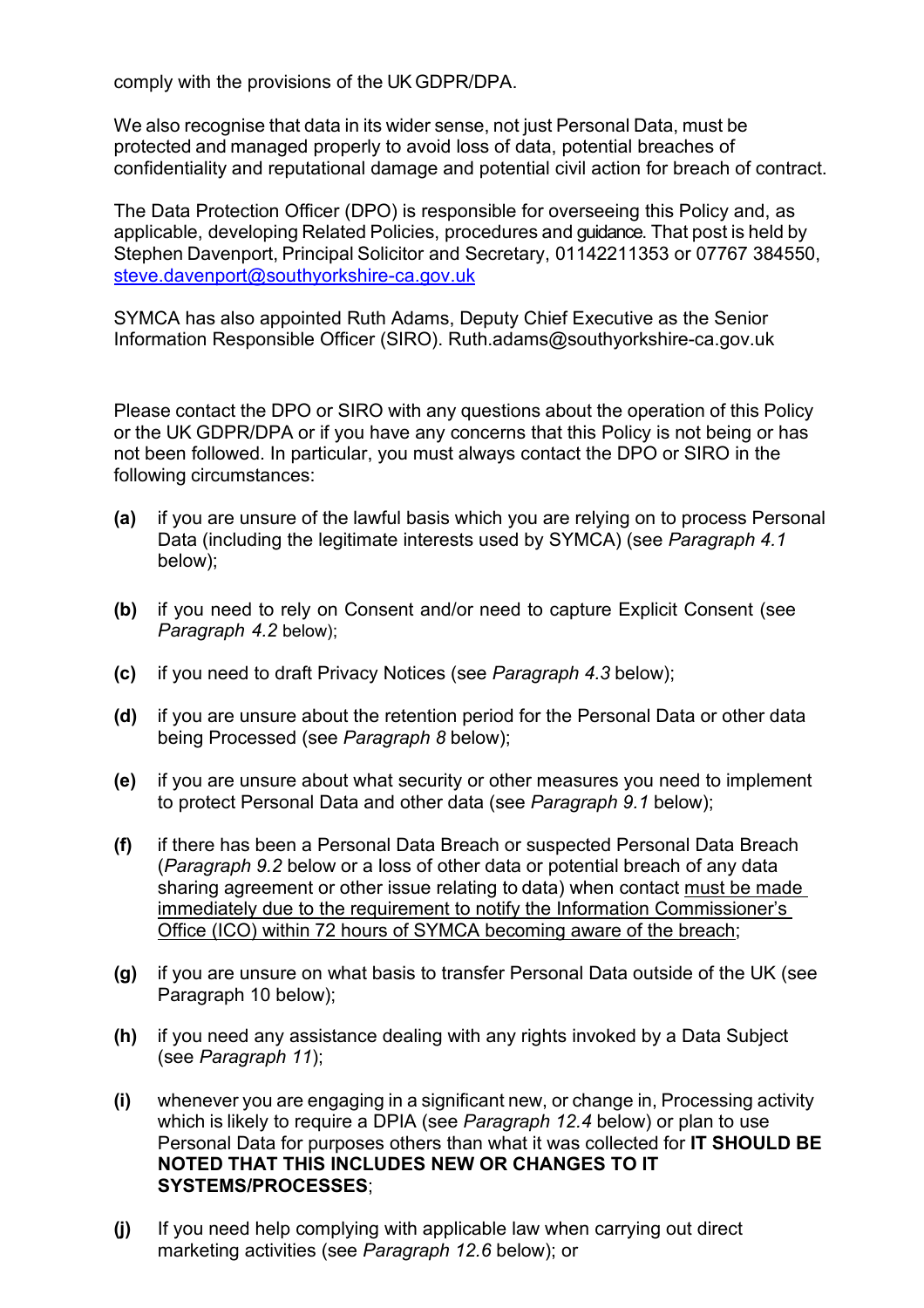- **(k)** if you need help with any contracts or other areas in relation to sharing Personal Data with third parties (including our vendors) (see *Paragraph 12.7* below).
- **(l)** if you need advice about data security or other data issues.

## **3. PERSONAL DATA PROTECTION PRINCIPLES**

We adhere to the principles relating to Processing of Personal Data set out in the UK GDPR (Article 5)/DPA (sections 35-40) which require Personal Data to be:

- **(a)** processed lawfully, fairly and in a transparent manner (Lawfulness, Fairness and Transparency).
- **(b)** collected only for specified, explicit and legitimate purposes and not further processed in a manner that is not incompatible with those purposes (Purpose Limitation).
- **(c)** adequate, relevant and limited to what is necessary in relation to the purposes for which it is Processed (Data Minimisation).
- **(d)** accurate and where necessary kept up to date (Accuracy).
- **(e)** not kept in a form which permits identification of Data Subjects for longer than is necessary for the purposes for which the data is Processed (Storage Limitation).
- **(f)** processed in a manner that ensures its security using appropriate technical and organisational measures to protect against unauthorised or unlawful Processing and against accidentalloss, destruction or damage (Security, Integrity and Confidentiality).
- **(g)** not transferred to another country without appropriate safeguards being in place (Transfer Limitation); and
- **(h)** made available to Data Subjects and Data Subjects allowed to exercise certain rights in relation to their Personal Data (Data Subject's Rights and Requests).

We are responsible for and must be able to demonstrate compliance with the data protection principles listed above (Accountability).

## **4. LAWFULNESS, FAIRNESS, TRANSPARENCY**

## **4.1 LAWFULNESS AND FAIRNESS**

Personal data must be Processed lawfully, fairly and in a transparent manner in relation to the Data Subject.

You may only collect, Process and share Personal Data fairly and lawfully and for specified purposes. The UK GDPR/DPA restricts our actions regarding Personal Data to specified lawful purposes. These restrictions are not intended to prevent Processing but ensure that we Process Personal Data fairly and without adversely affecting the Data Subject.

The UK GDPR/DPA allows Processing for specific purposes, some of which are set out below:

**(a)** the Data Subject has given his or her clear Consent to process their Personal Data for one or more specific purposes;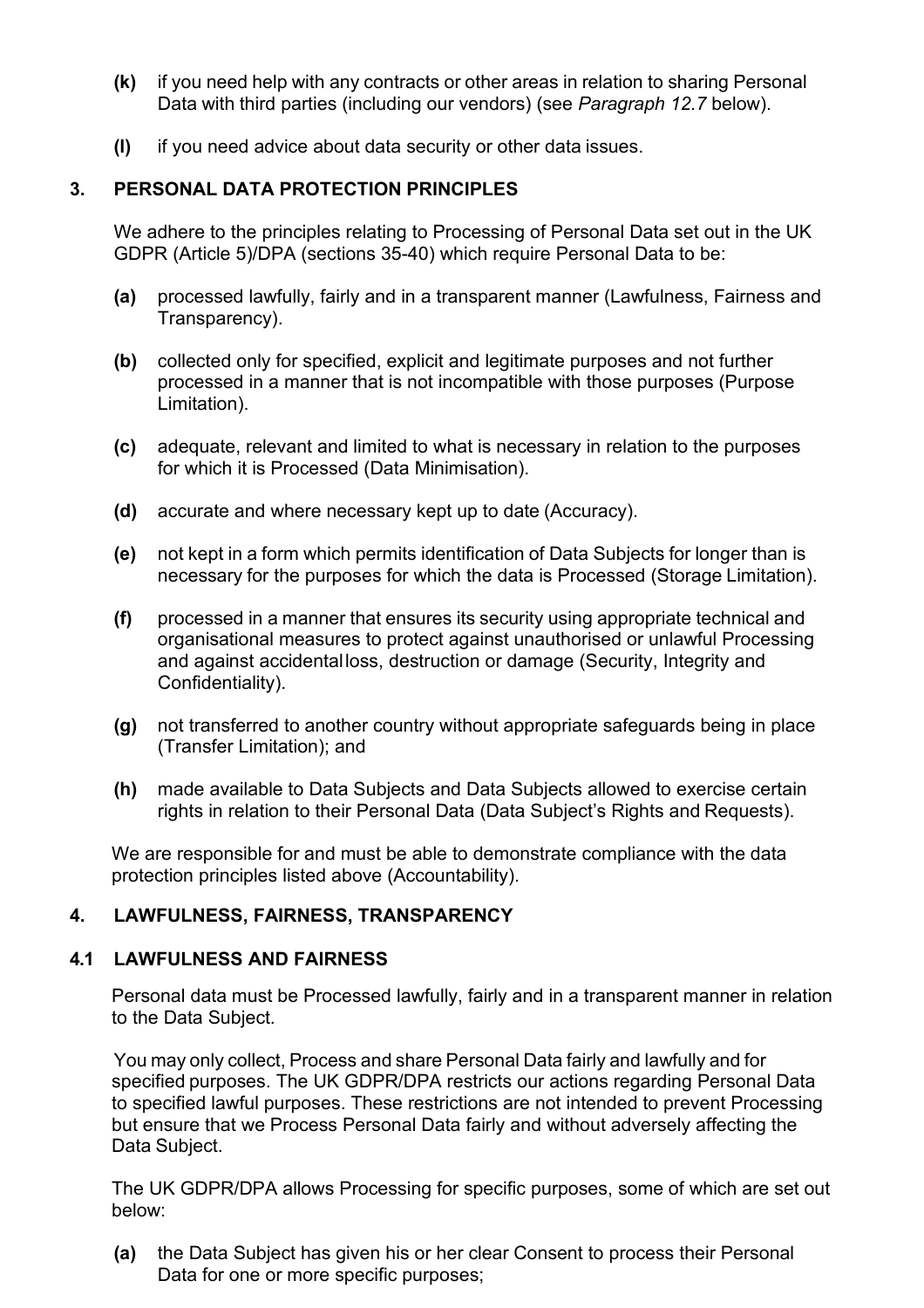- **(b)** the Processing is necessary for the performance of a contract with the Data Subject or because they have asked you to take steps before entering into a contract;
- **(c)** the Processing is necessary for the performance of a task carried out in the public interest or in the exercise of official authority vested in SYMCA;
- **(d)** to meet our legal compliance obligations;
- **(e)** to protect the Data Subject's vital interests;
- **(f)** to pursue our legitimate interests for purposes where they are not overridden because the Processing prejudices the interests or fundamental rights and freedoms of Data Subjects. The purposes for which we process Personal Data for legitimate interests are set out in SYMCA's Privacy Notices on its website.

You must identify and document the legal ground being relied on for each Processing activity.

### **4.2 CONSENT**

SYMCA must only process Personal Data on the basis of one or more of the lawful bases set out in the UK GDPR/DPA, which include Consent.

A Data Subject consents to Processing of their Personal Data if they indicate agreement clearly either by a statement or positive action to the Processing. Consent requires affirmative action so silence, pre-ticked boxes or inactivity are unlikely to be sufficient. If Consent is given in a document which deals with other matters, then the Consent must be kept separate from those other matters.

Data Subjects must be easily able to withdraw Consent to Processing at any time and withdrawal must be promptly honoured. Consent may need to be refreshed if you intend to Process Personal Data for a different and incompatible purpose which was not disclosed when the Data Subject first consented.

### **Unless we can rely on another legal basis of Processing, Explicit Consent is usually required.**

When Processing Special Categories of Personal Data and Criminal Convictions Data we will usually rely on a legal basis for processing other than Explicit Consent or Consent if possible. Where Explicit Consent is relied on, you must issue a Privacy Notice to the Data Subject to capture Explicit Consent.

You will need to evidence Consent captured and keep records of all Consents in accordance with Related Policies and privacy guidance so that SYMCA can demonstrate compliance with Consent requirements.

### **4.3 TRANSPARENCY (NOTIFYING DATA SUBJECTS)**

The UK GDPR/DPA requires Data Controllers to provide detailed, specific information to Data Subjects depending on whether the information was collected directly from Data Subjects or from elsewhere. Such information must be provided through appropriate Privacy Notices which must be concise, transparent, intelligible, easily accessible, and in clear and plain language so that a Data Subject can easily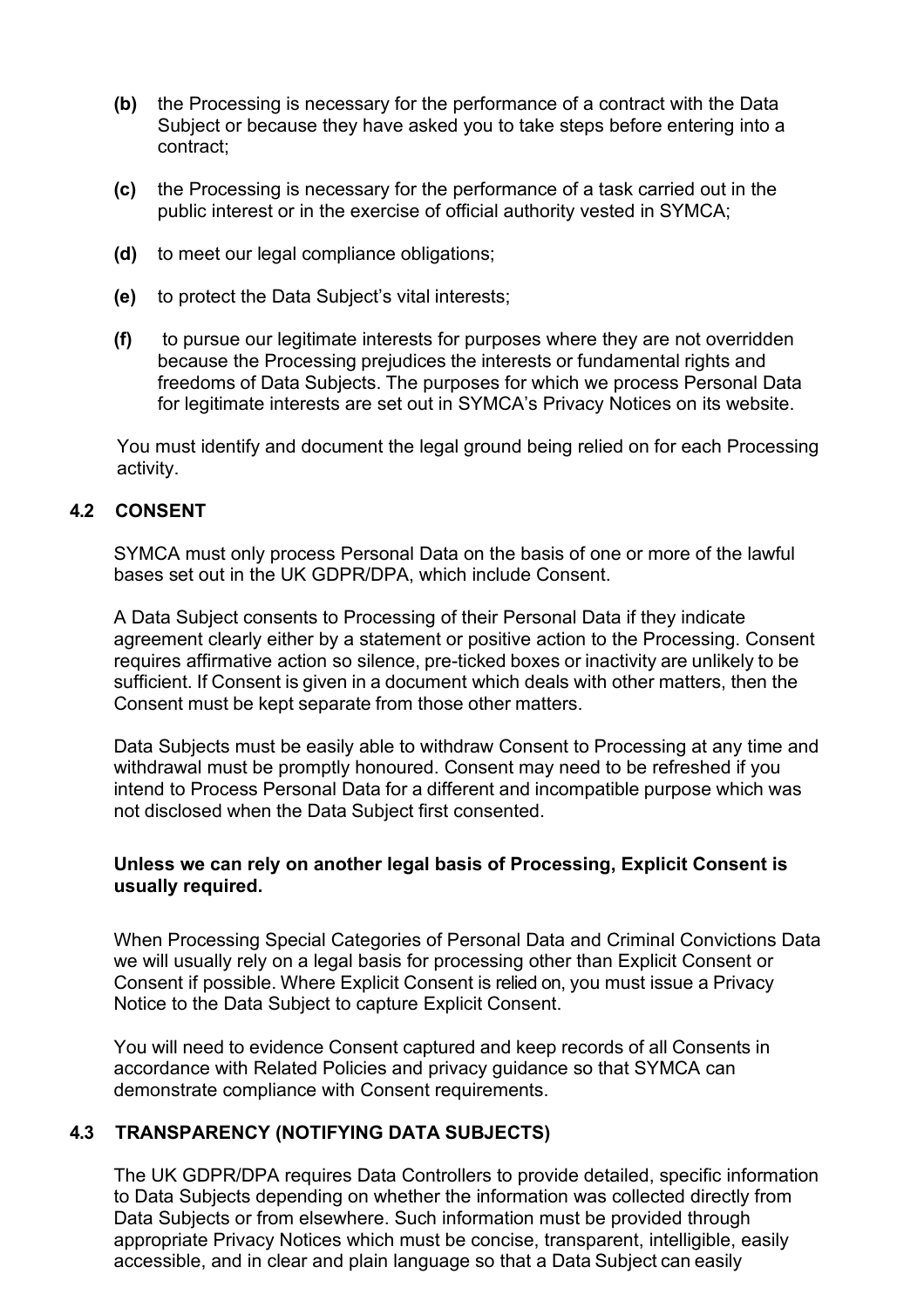understand them. You must check with the SIRO that your Privacy Notices are adequate.

Whenever we collect Personal Data directly from Data Subjects, including for human resources or employment purposes, we must provide the Data Subject with all the information required by the UK GDPR/DPA including the identity of the Controller and DPO, how and why we will use, Process, disclose, protect and retain that Personal Data through a Privacy Notice which must be presented when the Data Subject first provides the Personal Data.

When Personal Data is collected indirectly (for example, from a third party or publicly available source), you must provide the Data Subject with all the information required by the UK GDPR/DPA as soon as possible after collecting/receiving the data. You must also check that the Personal Data was collected by the third party in accordance with the UK GDPR/DPA and on a basis which contemplates our proposed Processing of that Personal Data.

If you are collecting Personal Data from Data Subjects, directly or indirectly, then you must provide Data Subjects with a Privacy Notice in accordance with our Related Policies and privacy guidance. You must check with the SIRO that your Privacy Notices are adequate.

### **5. PURPOSE LIMITATION**

Personal Data must be collected only for specified, explicit and legitimate purposes. It must not be further Processed in any manner incompatible with those purposes.

You cannot use Personal Data for new, different or incompatible purposes from that disclosed when it was first obtained unless you have informed the Data Subject of the new purposes and they have Consented where necessary.

### **6. DATA MINIMISATION**

Personal Data must be adequate, relevant and limited to what is necessary in relation to the purposes for which it is Processed.

You may only Process Personal Data when performing your job duties requires it. You cannot Process Personal Data for any reason unrelated to your job duties.

You may only collect Personal Data that you require for your job duties: do not collect excessive data. Ensure any Personal Data collected is adequate and relevant for the intended purposes.

You must ensure that when Personal Data is no longer needed for specified purposes, it is deleted or anonymised in accordance with SYMCA's data retention guidelines.

## **7. ACCURACY**

Personal Data must be accurate and, where necessary, kept up to date. It must be corrected or deleted without delay when inaccurate.

You will ensure that the Personal Data we use, and hold is accurate, complete, kept up to date and relevant to the purpose for which we collected it. You must check the accuracy of any Personal Data at the point of collection and at regular intervals afterwards. You must take all reasonable steps to destroy or amend inaccurate or outof-date Personal Data.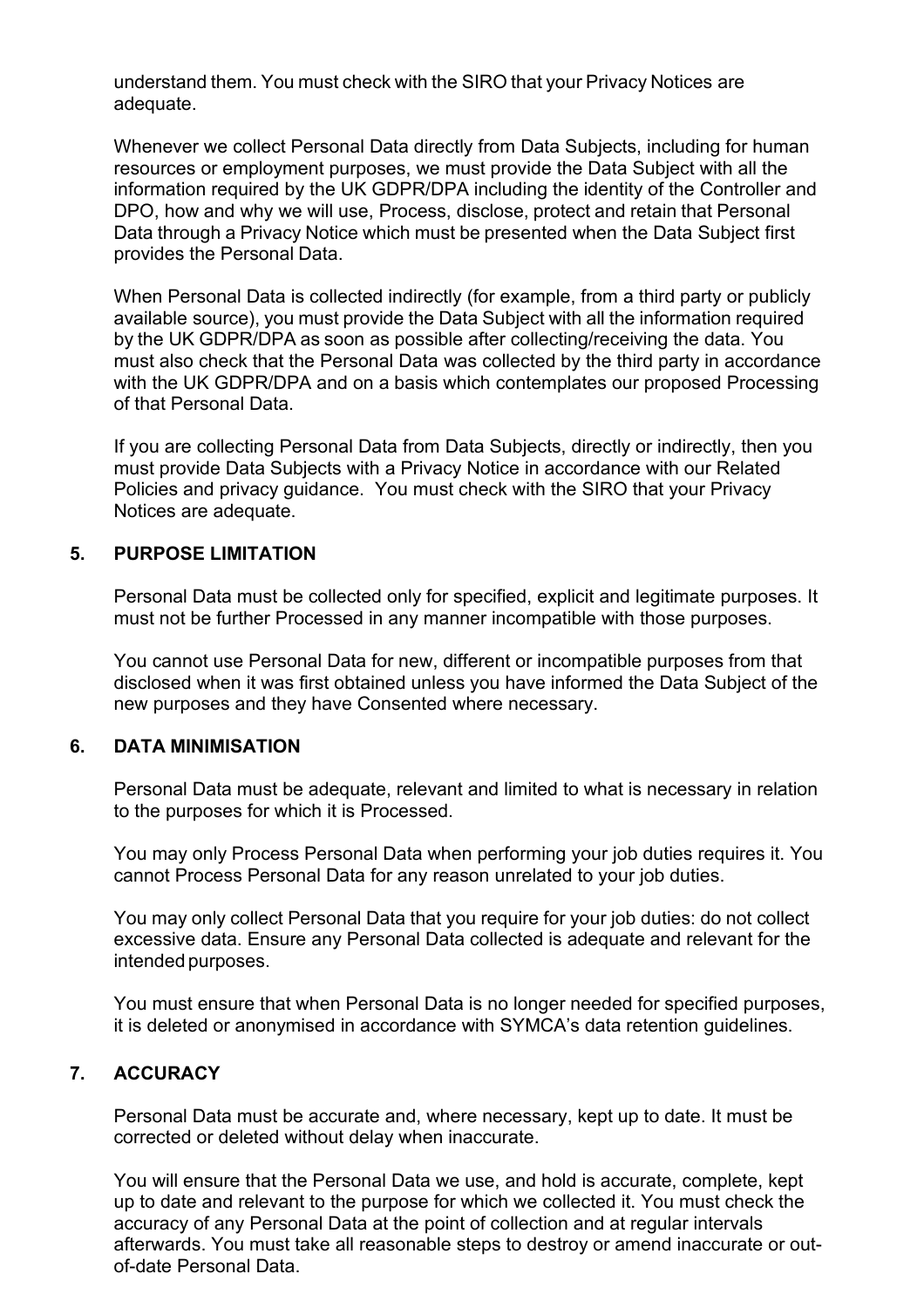## **8. STORAGE LIMITATION**

Personal Data must not be kept in an identifiable form for longer than is necessary for the purposes for which the data is processed.

You must not keep Personal Data in a form which permits the identification of the Data Subject for longer than needed for the legitimate business purpose or purposes for which we originally collected it including for the purpose of satisfying any legal, accounting or reporting requirements.

SYMCA will maintain retention policies and procedures to ensure Personal Data is deleted after a reasonable time for the purposes for which it was being held, unless a law requires such data to be kept for a minimum time. You must comply with SYMCA's policy on data retention.

You will take all reasonable steps to destroy or erase from our systems all Personal Data that we no longer require in accordance with SYMCA's policy on data retention. This includes requiring third parties to delete such data where applicable.

You will ensure Data Subjects are informed of the period for which data is stored and how that period is determined in any applicable Privacy Notice.

For non-Personal Data you should only retain data for as long as necessary and in accordance with any application periods set out in the SYMCA's policy on data retention.

## **9. SECURITY INTEGRITY AND CONFIDENTIALITY**

## **9.1 PROTECTING PERSONAL DATA AND OTHER DATA**

Personal Data and non-Personal Data must be secured by appropriate technical and organisational measures against unauthorised or unlawful Processing, and against accidental loss, destruction or damage.

We will develop, implement and maintain safeguards appropriate to our size, scope and business, our available resources, the amount of Personal Data that we own or maintain on behalf of others and identified risks (including use of encryption and Pseudonymisation where applicable). We will regularly evaluate and test the effectiveness of those safeguards to ensure security of our Processing of Personal Data. You are responsible for protecting the Personal Data we hold. You must implement reasonable and appropriate security measures against unlawful or unauthorised Processing of Personal Data and against the accidental loss of, or damage to, Personal Data. You must exercise particular care in protecting Special Categories of Personal Data and Criminal Convictions Data from loss and unauthorised access, use or disclosure.

More widely you should apply similar protection to non-Personal Data that is commercially valuable or sensitive.

You must follow all procedures and technologies we put in place to maintain the security of all Personal Data from the point of collection to the point of destruction. You may only transfer Personal Data to third-party service providers who agree to comply with the required policies and procedures and who agree to put adequate measures in place, as requested.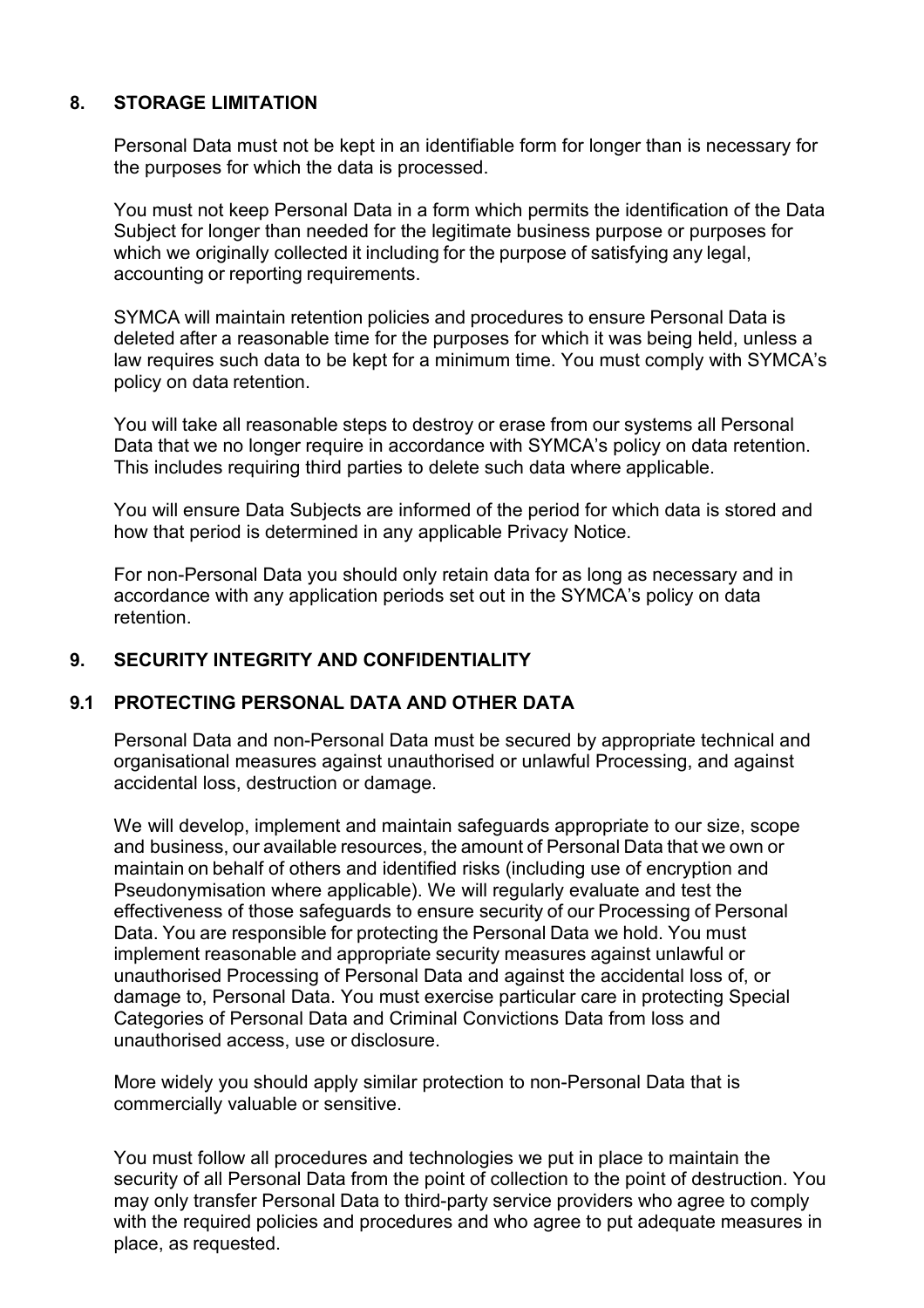You must maintain data security by protecting the confidentiality, integrity and availability of the Personal Data, defined as follows:

- **(a)** Confidentiality means that only people who have a need to know and are authorised to use the Personal Data can access it.
- **(b)** Integrity means that Personal Data is accurate and suitable for the purpose for which it is processed.
- **(c)** Availability means that authorised users are able to access the Personal Data when they need it for authorised purposes.

You must comply with all applicable aspects of our information security policies and comply with and not attempt to circumvent the administrative, physical and technical safeguards we implement and maintain in accordance with the UK GDPR/DPA and relevant standards to protect Personal Data.

## **9.2 REPORTING A PERSONAL DATA BREACH**

The UK GDPR/DPA requires Controllers to notify any Personal Data Breach to the applicable regulator and, in certain instances, the Data Subject.

We have put in place procedures to deal with any suspected Personal Data Breach and will notify Data Subjects or any applicable regulator where we are legally required to do so.

If you know or suspect that a Personal Data Breach has occurred, do not attempt to investigate the matter yourself. Immediately contact the DPO (dpo@sypte.co.uk) and SIRO to enable reporting to the Information Commissioners Office within 72 hours and follow the Data Breach Management Procedure. You should preserve all evidence relating to the potential Personal Data Breach.

### **10. TRANSFER LIMITATION**

The UK GDPR/DPA restricts data transfers to countries outside the UK in order to ensure that the level of data protection afforded to individuals by the UK GDPR/DPA is not undermined. You transfer Personal Data originating in one country across borders when you transmit, send, view or access that data in or to a different country.

You may only transfer Personal Data outside the UK after consultation and written approval of the DPO and SIRO.

#### NO DATA TRANSFERS OUTSIDE OF THE UK SHOULD BE UNDERTAKEN WITHOUT THE EXPLICIT CONSENT OF THE DPO OR SIRO.

## **11. DATA SUBJECT'S RIGHTS AND REQUESTS**

Data Subjects have rights when it comes to how we handle their Personal Data. These include rights to:

- **(a)** withdraw Consent to Processing at any time;
- **(b)** receive certain information about the Data Controller's Processing activities;
- **(c)** request access to their Personal Data that we hold (see Data Subject Access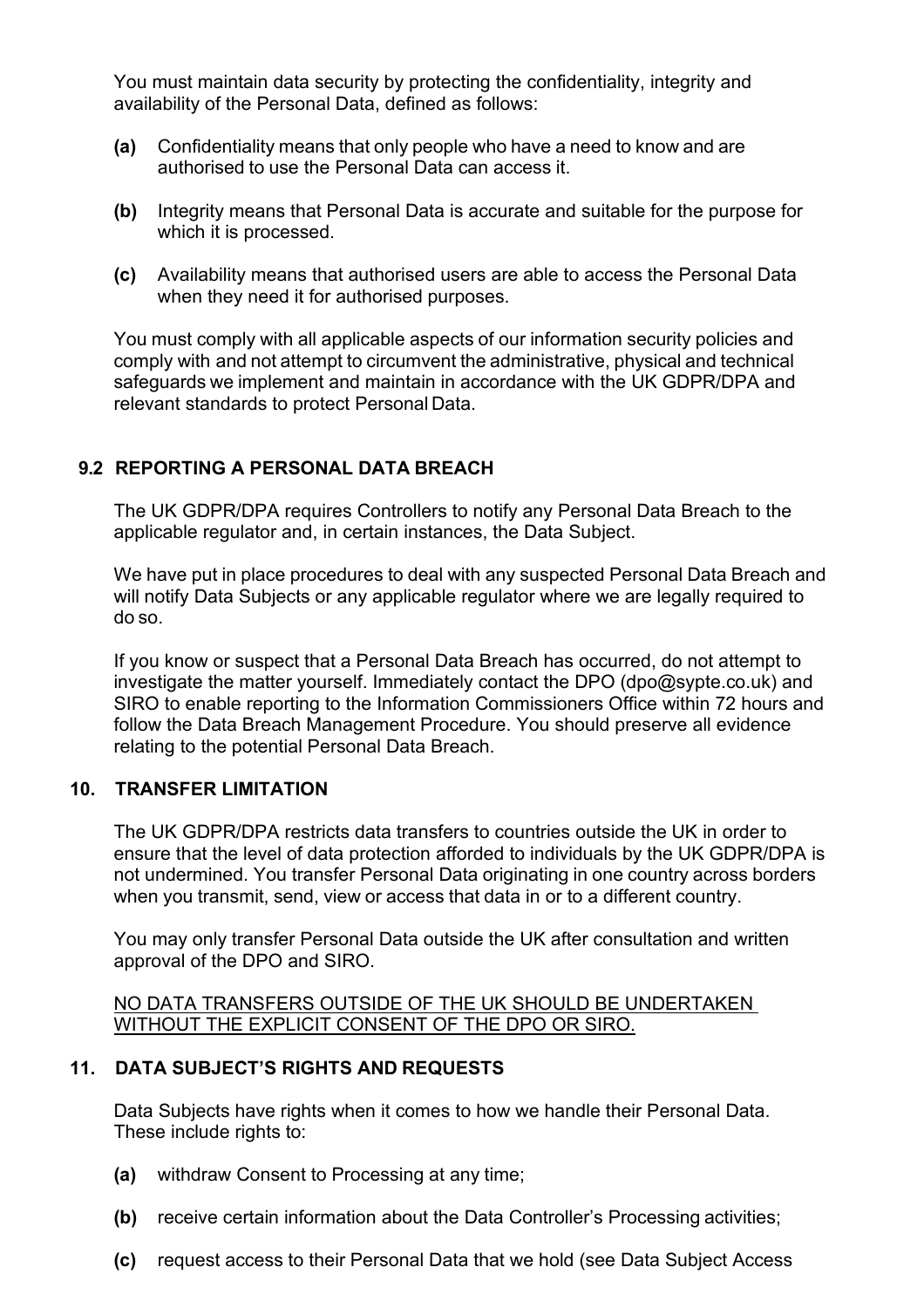Request Procedure);

- **(d)** prevent our use of their Personal Data for direct marketing purposes;
- **(e)** ask us to erase Personal Data if it is no longer necessary in relation to the purposes for which it was collected or Processed or to rectify inaccurate data or to complete incomplete data (SYMCA will do this within one month of receiving the request for rectification);
- **(f)** restrict Processing in specific circumstances;
- **(g)** challenge Processing which has been justified on the basis of our legitimate interests or in the public interest;
- **(h)** request a copy of an agreement under which Personal Data is transferred outside of the UK;
- **(i)** object to decisions based solely on Automated Processing, including profiling (ADM);
- **(j)** prevent Processing that is likely to cause damage or distress to the Data Subject or anyone else;
- **(k)** be notified of a Personal Data Breach which is likely to result in high risk to their rights and freedoms;
- **(l)** make a complaint to the supervisory authority; and
- **(m)** in limited circumstances, receive or ask for their Personal Data to be transferred to a third party in a structured, commonly used and machine-readable format.

You must verify the identity of an individual requesting data under any of the rights listed above (do not allow third parties to persuade you into disclosing Personal Data without proper authorisation).

You must immediately forward any Data Subject request you receive to the DPO and comply with SYMCA's Data Subject Access Request Procedure.

## **12. ACCOUNTABILITY**

**12.1** The Controller must implement appropriate technical and organisational measures in an effective manner, to ensure compliance with data protection principles. The Controller is responsible for, and must be able to demonstrate, compliance with the data protection principles.

SYMCA must have adequate resources and controls in place to ensure and to document UK GDPR/DPA compliance including:

- **(a)** appointing a suitably qualified DPO;
- **(b)** implementing Privacy by Design when Processing Personal Data and completing DPIAs where Processing presents a high risk to rights and freedoms of Data Subjects;
- **(c)** integrating data protection into internal documents including this Policy, Related Policies, privacy guidance or Privacy Notices;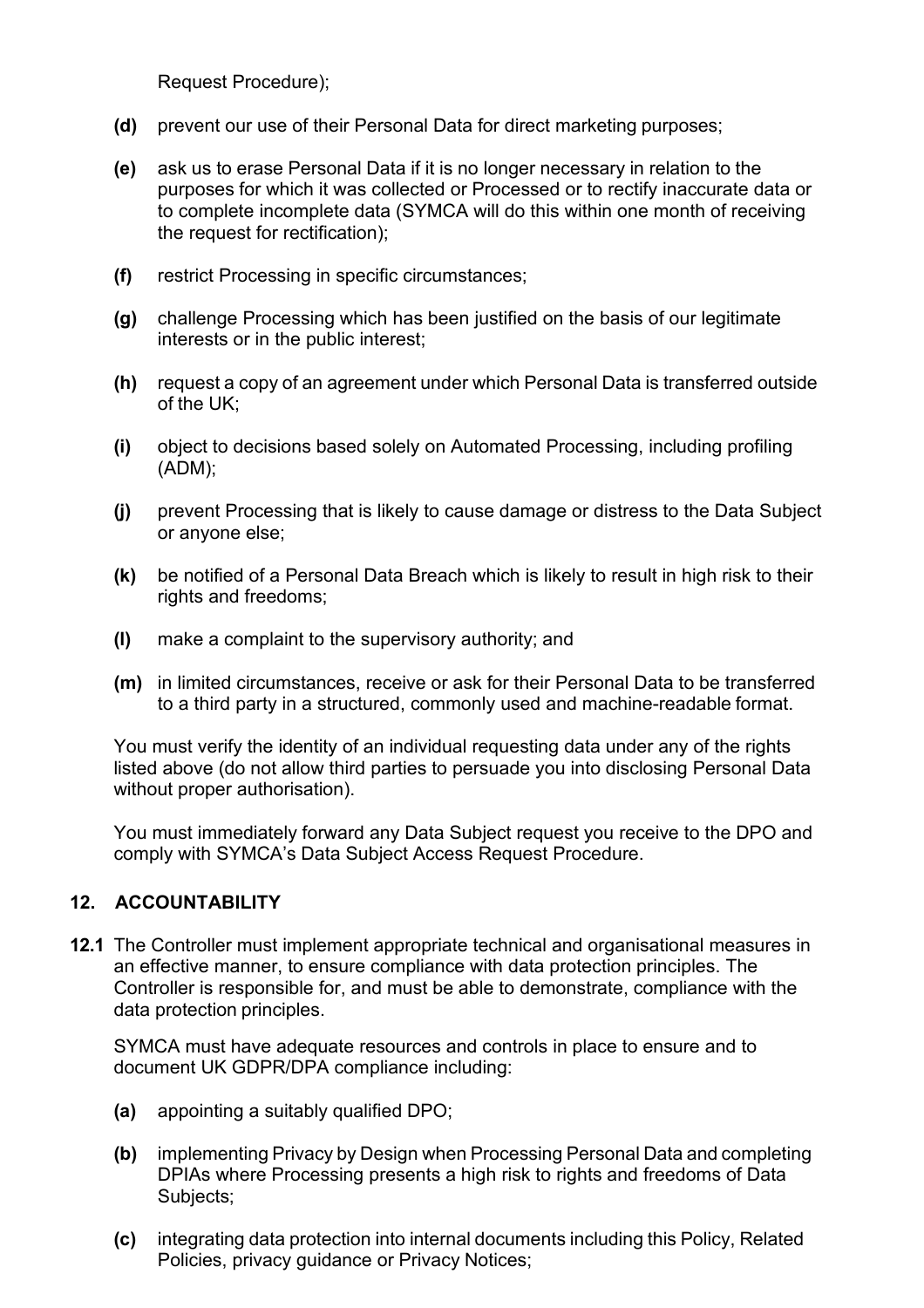- **(d)** regularly training employees on the UK GDPR/DPA, this Policy, Related Policies, procedures and guidance. SYMCA shall maintain a record of training attendance by employees; and
- **(e)** regularly testing the privacy measures implemented and conducting periodic reviews and audits to assess compliance, including using results of testing to demonstrate compliance improvement effort.

#### **12.2 RECORD KEEPING**

The UK GDPR/DPA requires us to keep full and accurate records of all our data Processing activities.

You must keep and maintain accurate corporate records reflecting our Processing including records of Data Subjects' Consents and procedures for obtaining Consents.

These records should include, at a minimum, the name and contact details of the Controller and the DPO, clear descriptions of the Personal Data types, Data Subject types, Processing activities, Processing purposes, third-party recipients of the Personal Data, Personal Data storage locations, Personal Data transfers, the Personal Data's retention period and a description of the security measures in place. In order to create such records, data maps/information asset registers should be created which should include the detail set out above together with appropriate data flows.

Certain posts within SYMCA will be designated as Information Asset Owners and in accordance with the Information Asset Assurance Process, these post holders will be responsible for creating, reviewing (at least annually) and maintaining the data maps/information asset registers.

### **12.3 TRAINING AND AUDIT**

We are required to ensure all employees have undergone adequate training to enable them to comply with data privacy laws. We must also regularly test our systems and processes to assess compliance.

You must undergo all mandatory data privacy related training and ensure your team undergo similar mandatory training when required by the organisation.

You must regularly review all the systems and processes under your control to ensure they comply with this Policy and check that adequate governance controls and resources are in place to ensure proper use and protection of Personal Data.

#### **12.4 PRIVACY BY DESIGN AND DATA PROTECTION IMPACT ASSESSMENT (DPIA)**

We are required to implement Privacy by Design measures when Processing Personal Data by implementing appropriate technical and organisational measures (like Pseudonymisation) in an effective manner, to ensure compliance with data privacy principles.

You must assess what Privacy by Design measures can be implemented on all programs/systems/processes that Process Personal Data by taking into account the following:

**(a)** the state of the art;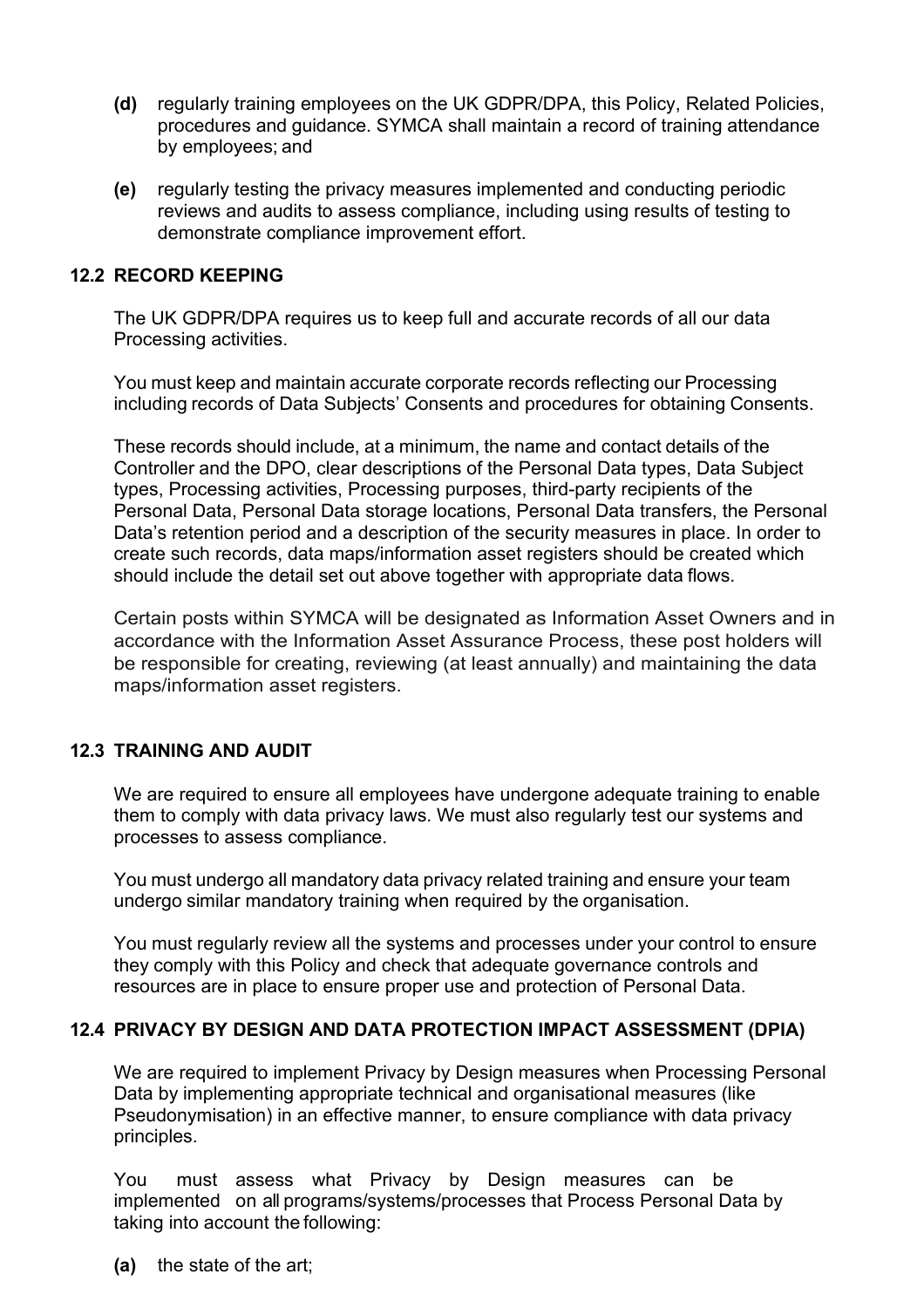- **(b)** the cost of implementation;
- **(c)** the nature, scope, context and purposes of Processing; and
- **(d)** the risks of varying likelihood and severity for rights and freedoms of Data Subjects posed by the Processing.

Data Controllers must ensure that DPIAs are conducted in respect to high risk Processing. DPIAs will be conducted by the Information Asset Owners who must then update the Information Asset Register.

You should always conduct a DPIA (and discuss your findings with the DPO and SIRO) when implementing major system or business change programs involving the Processing of Personal Data including:

- **(e)** use of new technologies (programs, systems or processes), or changing technologies (programs, systems or processes);
- **(f)** Automated Processing including profiling and ADM;
- **(g)** large scale Processing of Special Categories of Personal Data or Criminal Convictions Data; and
- **(h)** large scale, systematic monitoring of a publicly accessible area.

#### **In accordance with ICO guidance it is recommended that a DPIA is carried out even where there is no legal obligation as the DPIA process can be used as a flexible and scalable tool to suit any project and to help assessment of risks in any planned data sharing.**

A DPIA must include:

- **(i)** a description of the Processing, its purposes and the Data Controller's legitimate interests if appropriate;
- **(j)** an assessment of the necessity and proportionality of the Processing in relation to its purpose;
- **(k)** an assessment of the risk to individuals; and
- **(l)** the risk mitigation measures in place and demonstration of compliance.

You must comply with any SYMCA guidance on DPIA and Privacy by Design.

### **12.5 AUTOMATED PROCESSING (INCLUDING PROFILING) AND AUTOMATED DECISION- MAKING (ADM)**

Automated Processing and Automated decision making must not take place without the specific consent of the DPO and SIRO.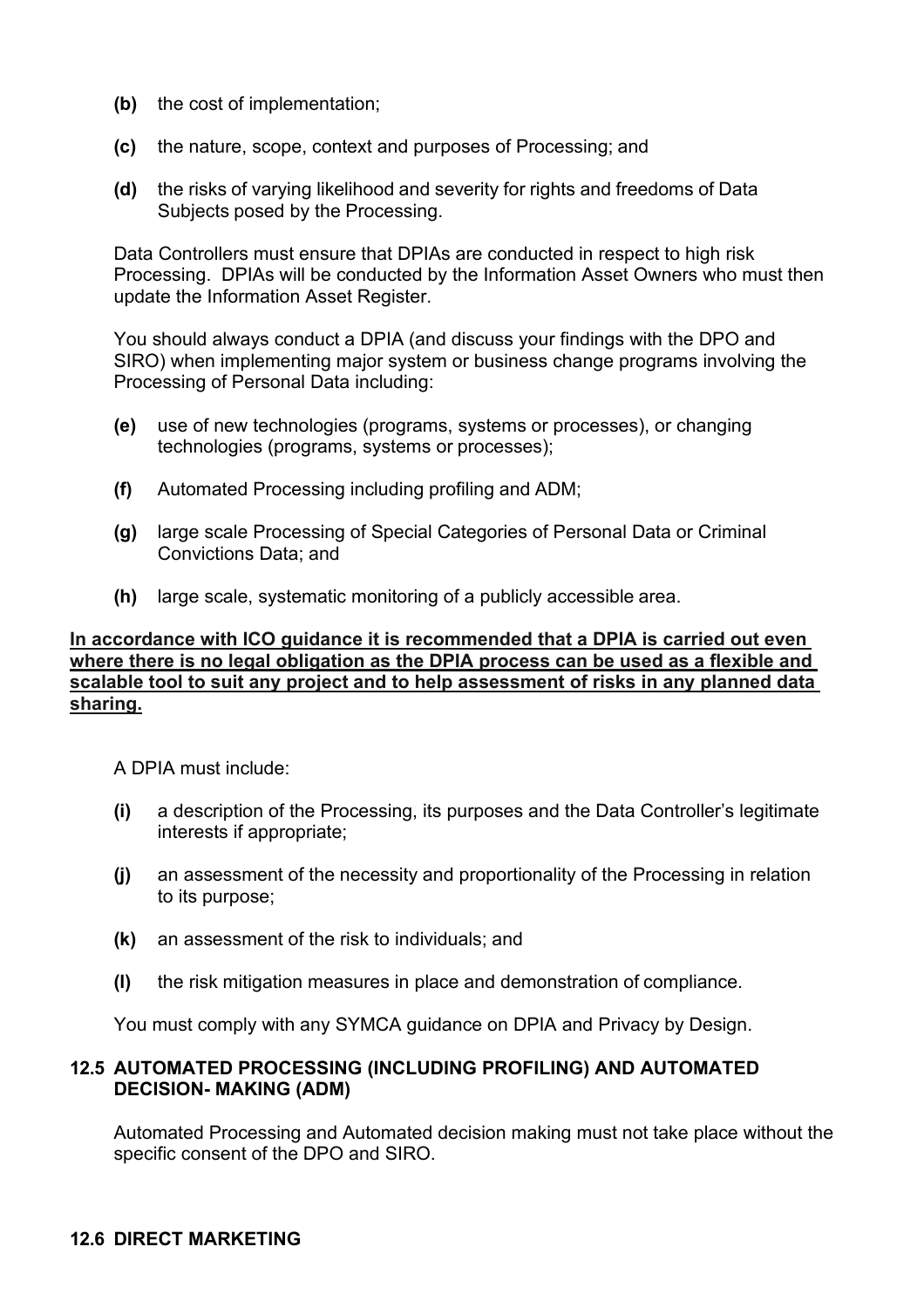We are subiect to certain rules and privacy laws when marketing to our customers.

For example, a Data Subject's prior consent is required for electronic direct marketing (for example, by email, text or automated calls). The limited exception for existing customers known as "soft opt in" allows organisations to send marketing texts or emails if they have obtained contact details in the course of a sale to that person, they are marketing similar products or services, and they gave the person an opportunity to opt out of marketing when first collecting the details and in every subsequent message.

The right to object to direct marketing must be explicitly offered to the Data Subject in an intelligible manner so that it is clearly distinguishable from other information.

A Data Subject's objection to direct marketing must be promptly honoured. If a customer opts out at any time, their details should be suppressed as soon as possible. Suppression involves retaining just enough information to ensure that marketing preferences are respected in the future.

## **12.7 SHARING PERSONAL DATA**

Generally, we are not allowed to share Personal Data with third parties unless certain safeguards and contractual arrangements have been put in place.

You may only share the Personal Data we hold with another employee, agent or representative of SYMCA if the recipient has a job-related need to know the information and the transfer complies with any applicable cross-border transfer restrictions.

You may only share the Personal Data we hold with third parties, such as our service providers if:

- **a.** they have a need to know the information for the purposes of providing the contracted services;
- **b.** sharing the Personal Data complies with the Privacy Notice provided to the Data Subject and, if required, the Data Subject's Consent has been obtained;
- **c.** the third party has agreed to comply with the required data security standards, policies and procedures and put adequate security measures in place;
- **d.** the transfer complies with any applicable cross border transfer restrictions; and
- **e.** a fully executed written contract that contains UK GDPR/DPA approved third party clauses has been obtained; and
- **f.** a data sharing agreement is completed if deemed necessary by the DPO and/or SIRO.

For non-Personal Data sharing should only take place with third parties where appropriate contractual arrangements are in place approved by the Legal Department.

## **13. INFORMATION COMMISSIONER – NOTIFICATION AND REGISTRATION**

13.1 SYMCA has registered its use of personal data with the Information Commissioner and the register references are given below. The registers can be accessed and searched on the Information Commissioner's website: [http://www.ico.org.uk.](http://www.ico.org.uk/)